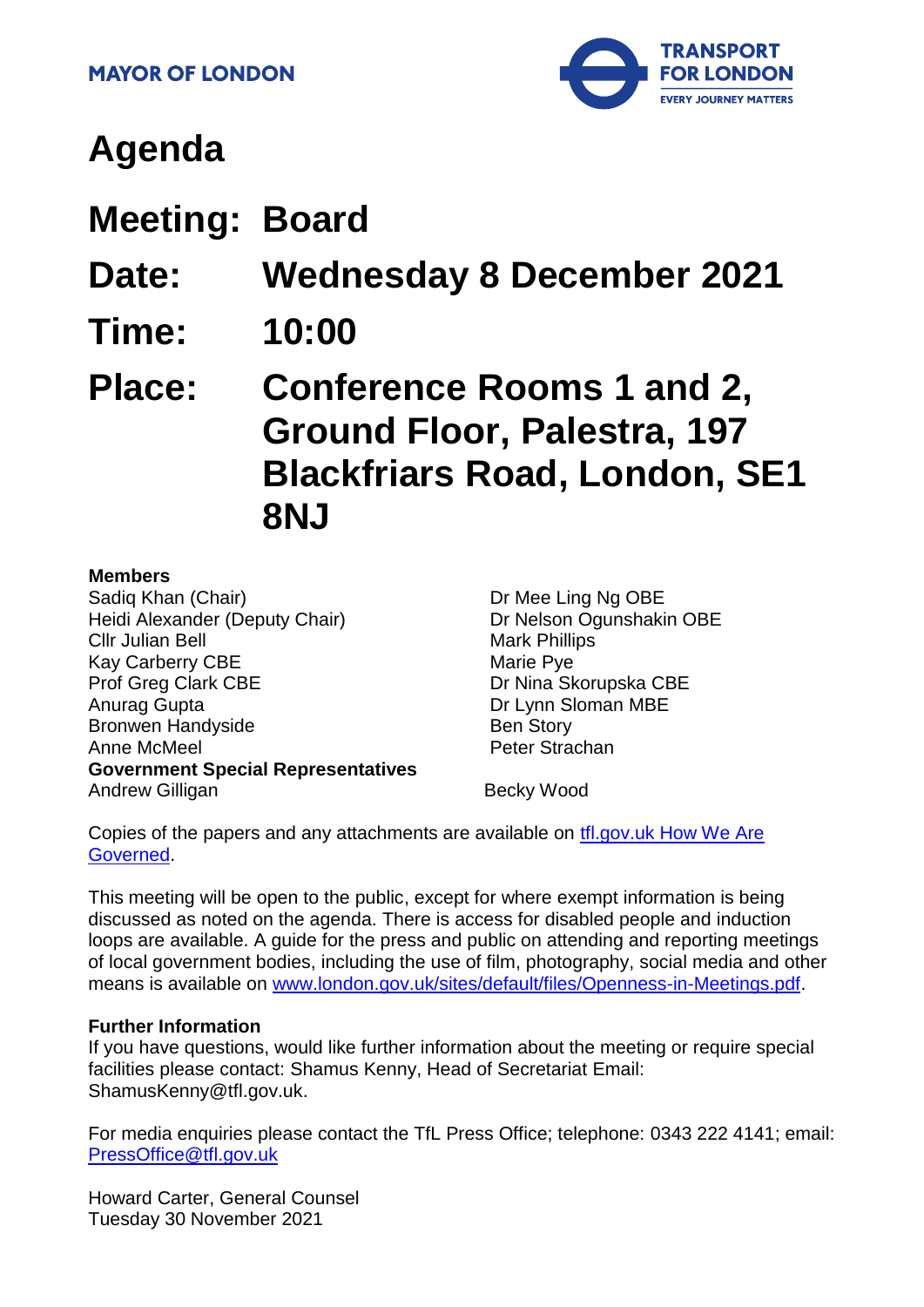#### **1 Apologies for Absence and Chair's Announcements**

#### **2 Declarations of Interests**

General Counsel

**Members are reminded that any interests in a matter under discussion must be declared at the start of the meeting, or at the commencement of the item of business.** 

**Members must not take part in any discussion or decision on such a matter and, depending on the nature of the interest, may be asked to leave the room during the discussion.**

**3 Minutes of the Meeting of the Board held on 20 October 2021** (Pages 1 - 14)

General Counsel

**The Board is asked to approve the minutes of the meeting of the Board held on 20 October 2021 and authorise the Chair to sign them.**

**4 Matters Arising, Actions List and Use of Delegated Authority** (Pages 15 - 18)

General Counsel

**The Board is asked to note the updated actions list and the use of authority delegated by the Board.**

**5 Commissioner's Report** (Pages 19 - 54)

Commissioner

**The Board is asked to note the Commissioner's Report, which provides an overview of major issues and developments since the report to the meeting on 20 October 2021 and updates Members on significant projects and initiatives.**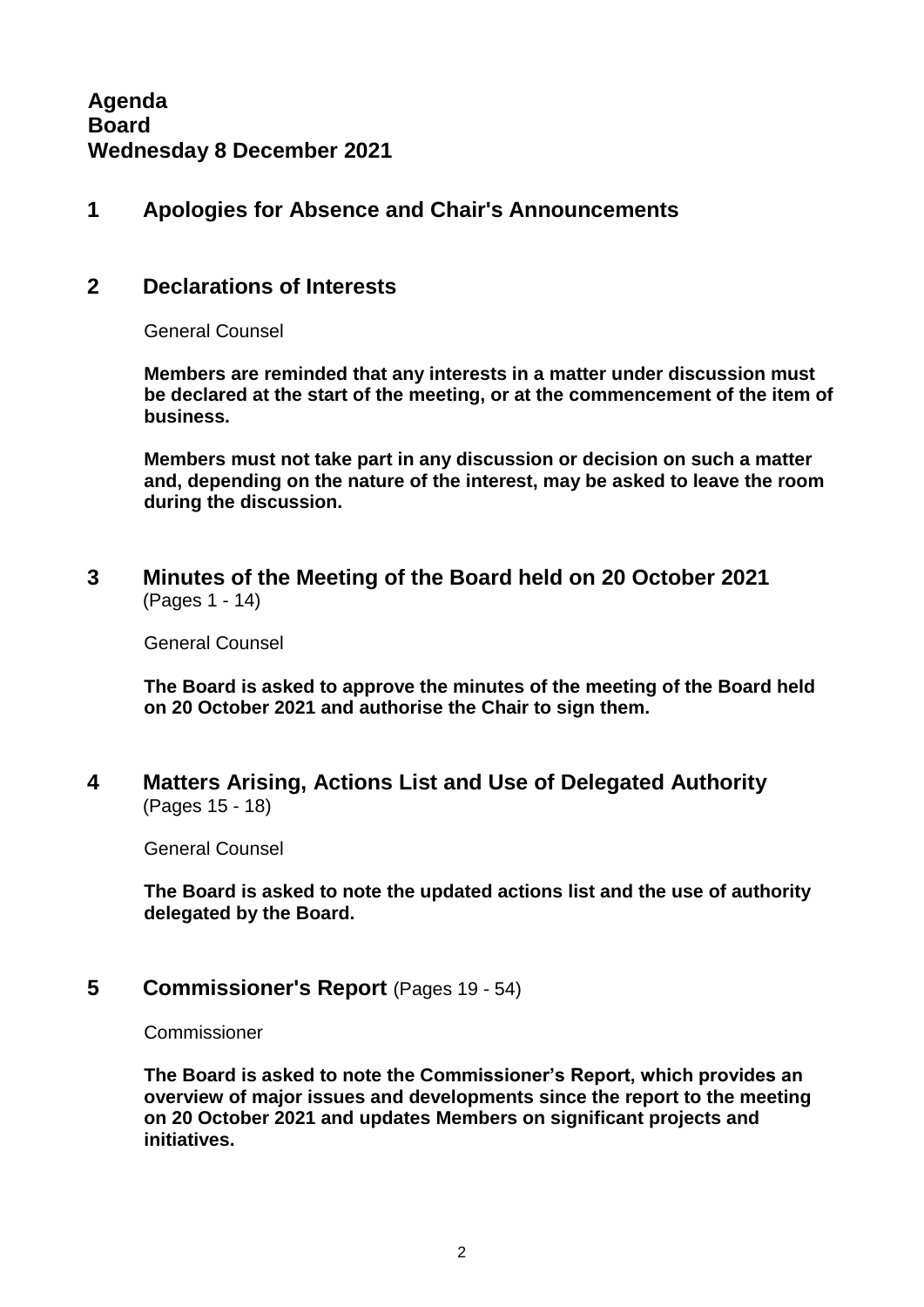**6 Elizabeth Line Operational Readiness and Crossrail Update** (Pages 55 - 58)

Commissioner and Chief Executive, Crossrail

**The Board is asked to note the paper.**

## **7 Finance Report: Budget Submission and Capital Strategy - to follow**

Chief Finance Officer

**The Board is asked to note the Finance Report, TfL's submission to the GLA Budget and the Capital Strategy.**

#### **8 Annual Travel in London Report** (Pages 59 - 90)

Director of City Planning

**The Board is asked to note the Travel in London 14 Overview Report.**

#### **9 Appointments to TfL and its Committees and Panels** (Pages 91 - 102)

General Counsel

**The Board is asked to: note the composition of the Board following the appointments of Anurag Gupta, Marie Pye and Peter Strachan; to approve the appointment of Members to TfL's Committees and Panels, as set out in Appendix 2 to the paper, with effect from 1 January 2022; and note the proposed appointment of Members to a new Land and Property Committee of the Board, as set out in Appendix 3 to this paper, subject to the establishment of such a committee by the Board at a future Board meeting.** 

#### **10 Board Effectiveness Review 2021** (Pages 103 - 116)

General Counsel

**The Board is asked to note the Board Effectiveness Review 2021.**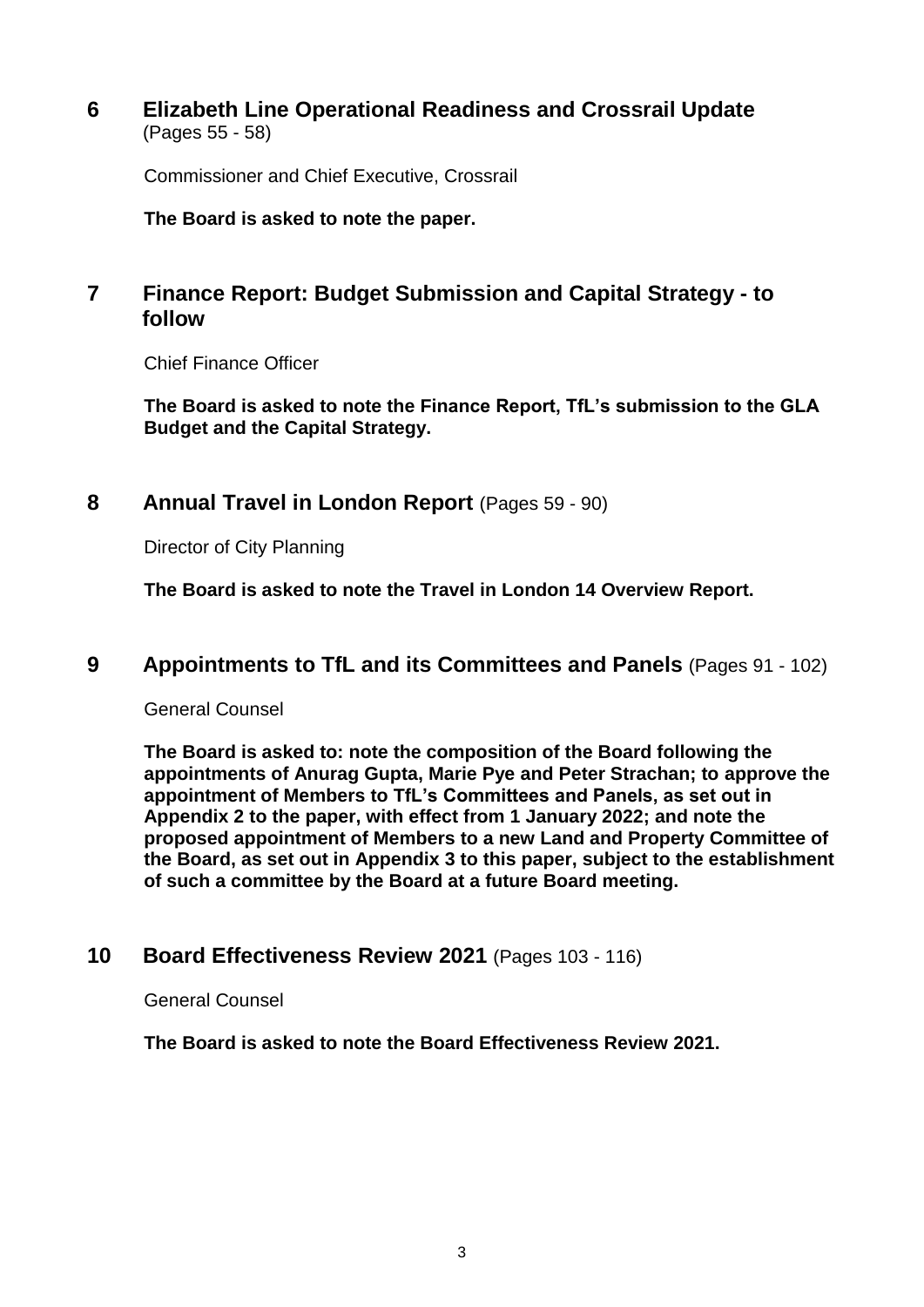#### **11 Report of the meeting of the Remuneration Committee held on 10 November 2021** (Pages 117 - 118)

Committee Chair, Ben Story

**The Board is asked to note the report.** 

## **12 Report of the meeting of the Finance Committee held on 24 November 2021** (Pages 119 - 122)

Committee Vice Chair, Ben Story

**The Board is asked to note the report.**

**13 Report of the meeting of the Elizabeth Line Committee held on 25 November 2021** (Pages 123 - 126)

Committee Chair, Heidi Alexander

**The Board is asked to note the report.**

**14 Report of the meeting of the Audit and Assurance Committee held on 1 December 2021** (Pages 127 - 130)

Committee Chair, Anne McMeel

**The Board is asked to note the report.** 

**15 Report of the meeting of the Safety, Sustainability and Human Resources Panel held on 2 December 2021** (Pages 131 - 134)

Panel Chair, Kay Carberry CBE

**The Board is asked to note the report.**

#### **16 Report of the meeting of the Customer Service and Operational Performance Panel held on 7 December 2021** (Pages 135 - 136)

Panel Chair, Mee Ling Ng OBE

**The Board is asked to note the report.**